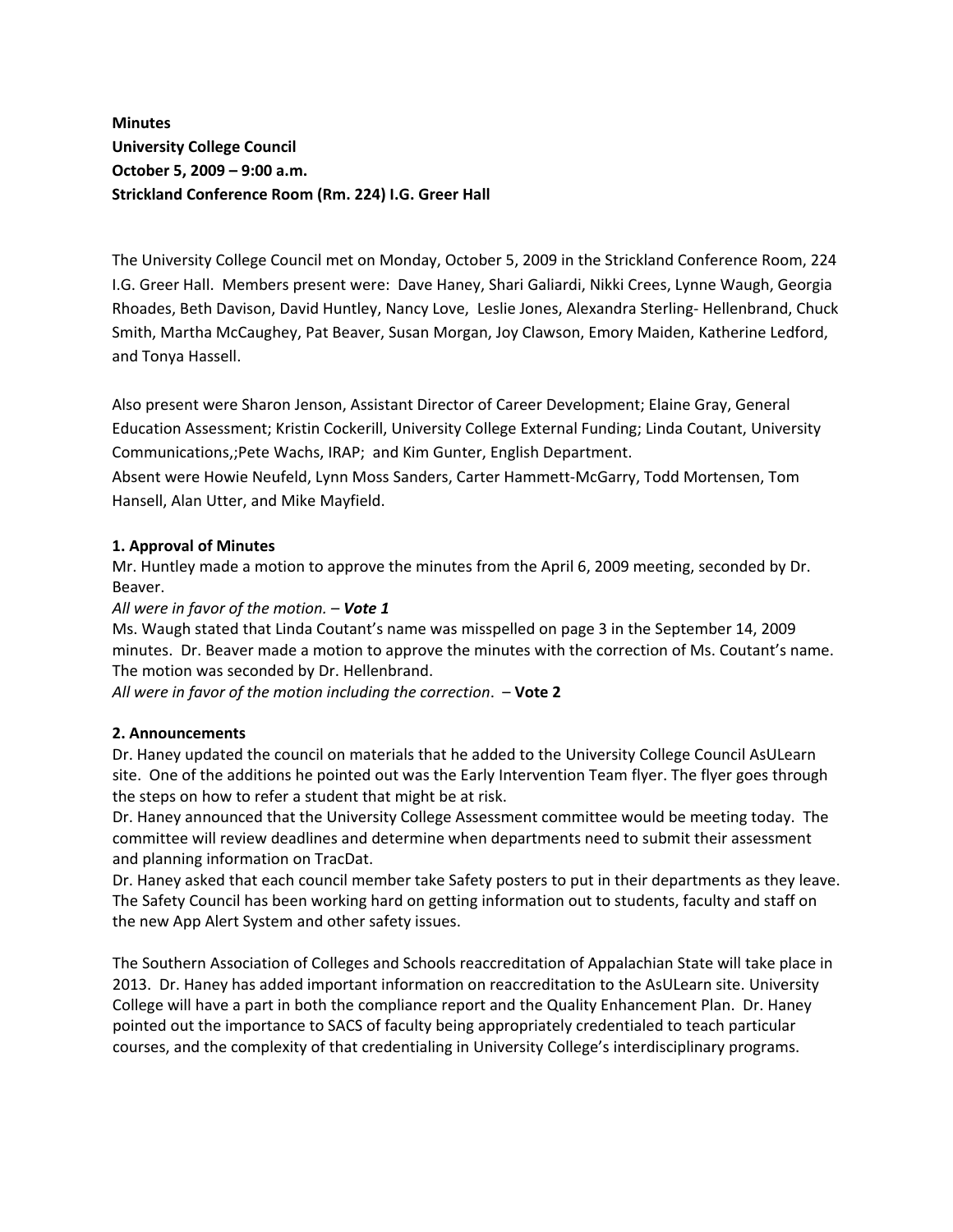Also on the AsULearn site are the new Summer Schedule forms. Programs that are offering summer courses or will be requesting other summer funds, will need to complete these forms and send them to the University College office.

#### **3. Approval of UC Curriculum Committee Membership**

Dr. Haney had asked for volunteers to serve on the Curriculum Committee. The following volunteered to serve; Mr. Huntley, Dr. Ledford, Dr. Love, Dr. Hellenbrand and Ms. Waugh. Dr. McCaughey made a motion to approve the members of the committee, seconded by Dr. Beaver.

## *All were in favor of the motion*. – **Vote 3**

**4**. **Curriculum Proposal** – Add an Honors Track in Appalachian Studies

Dr. Hellenbrand reported that the Curriculum Committee approved the curriculum proposal.

Dr. Ledford stated the need for Honors in the new BA program, as there is a growing number of Honors student pursuing a major in Appalachian Studies. Dr. Jones reported that the Honors Council also approved this addition.

Dr. Jones made a motion to approve the proposal for an honors track in Appalachian Studies, and it was seconded by Dr. Rhoades.

## *All were in favor of the motion*. – **Vote 4**

#### **5**. **Proposal to Relocate Composition Program**

Dr. Haney introduced Dr. Kim Gunter, Director of Composition in the English Department. He outlined the process by which the proposal to relocate the composition program from English to University College was sent to all parties involved: Arts and Sciences, University College, the English Department, the Dean of the Grad School, and the Provost. The provost will select a task force to discuss the proposal and make a recommendation to him. Dr. Haney stated this was added the agenda for informational discussion only and so that the Council would have a full understanding of what the proposal would mean for University College.

Dr. Gunter stated if the Composition program were approved to move from the English Department to University College, where the Writing Center and Writing Across the Curriculum are housed, there would be better communication among faculty and students, because these programs complement each other. The Composition program also supports and sustains the mission of General Education, as the new General Education curriculum relies on the Composition program to provide the first two writing courses in the four-course vertical writing model and provides faculty development for teaching these courses

Dr. Rhoades stated that faculty members began seeing big changes in composition when General Education began. There would be proactive things the program could do in University College that it cannot currently do. For example, most composition faculty members cannot vote both within the English department (all non‐tenure‐track faculty members in the department are designated as "adjunct"), so he program does not have a strong voice in the department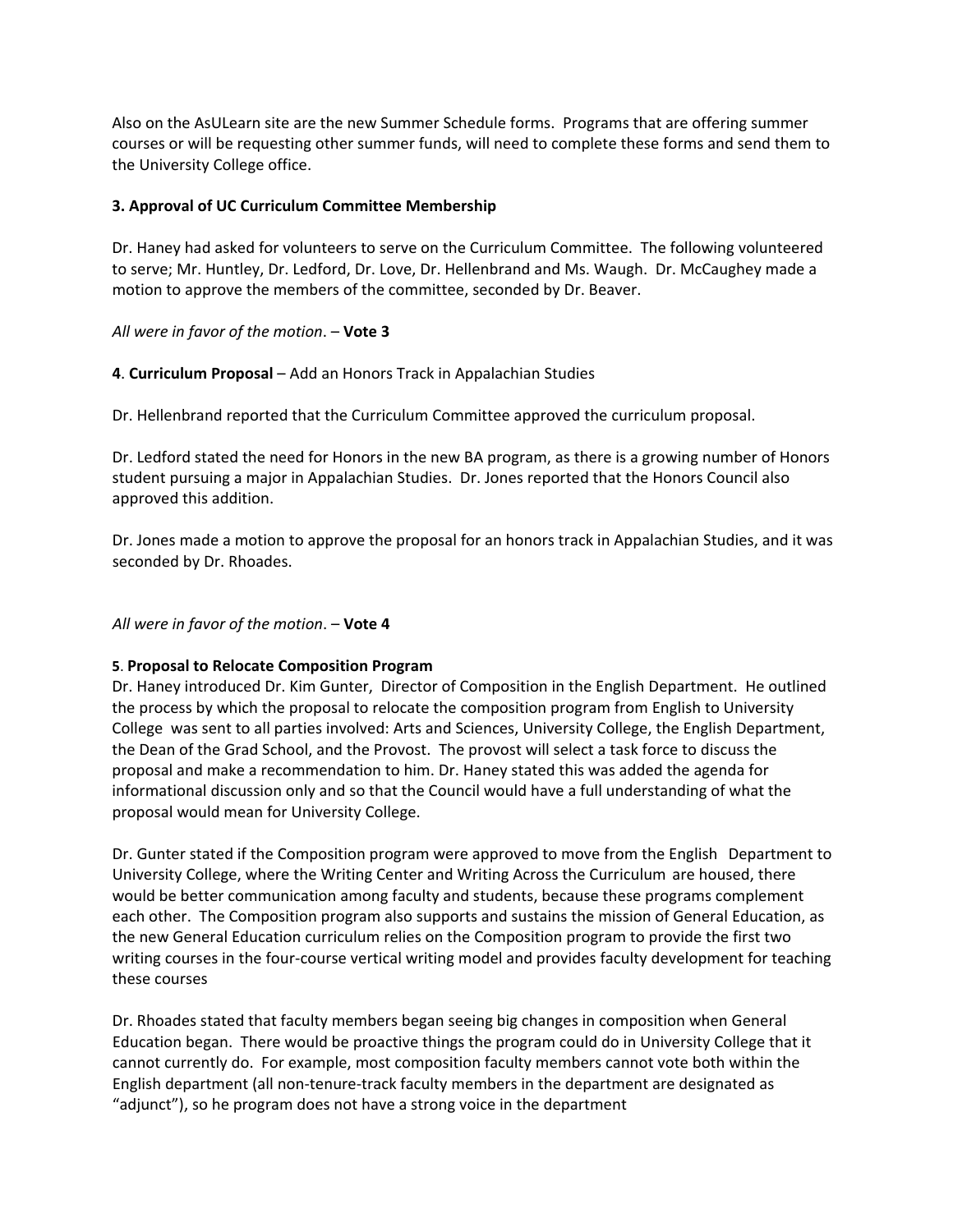Dr. Love asked about other universities with independent Composition programs. Dr. Gunter gave examples such as Metropolitan State University, Hampden‐Sydney College, James Madison University, San Diego State University, Georgia Southern University, University of Arkansas‐Little Rock, and Harvard University. If approved, Appalachian State University has the potential to develop the first independent writing program in the UNC system.

The Council discussed what this change would mean for the English Department and University College. Dr. Haney commented on how moving the Composition program to University College would simplify the administration of all writing programs, but it would drastically reduce the size of the English Department and the amount of funds they would receive.

Mr. Smith discussed the movement towards having more full-time non-tenure-track and tenured faculty in the program. Dr. Gunter stated they would definitely like to move in that direction. The composition faculty have also discussed the possibility of the program becoming a degree granting program. Dr. Gunter stated that the current focus was on becoming an independent program. She added that had scheduled several meetings with the non-tenure-track faculty in English to get their input on moving the program.

Dr. Gunter stated the next step would be waiting on the task force to make a recommendation to Dr. Aeschleman while the proposal as discussed in English, University College, and Arts and Sciences.

#### **6. General Administration Program Review Process**

Dr. Haney stated the new program review process would affect new degree program proposals. The GA is establishing disciplinary review panels made up of volunteers from the different UNC Universities. This could be a very useful tool in getting other institutions to speak up for a degree program we are proposing. The General Administration document has been posted on the AsULearn site.

# **7. University College Budget**

The Council viewed all University College department budgets from 08‐09 and they were posted on the AsULearn site. Dr. Haney reviewed the allocations and how the amounts were calculated. He asked for input from the Council. Dr. McCaughey suggested the establishment of a University College Budget committee. This committee could review how the allocations are made and make recommendations back to the Council. Dr. Jones agreed it would be very useful to have such a committee. They could also provide information on how the allocations are distributed and how it is used.

Dr. Haney asked the Council to think about who needs to be on the committee and make recommendations to him. He would try and form this committee by the next Council meeting.

#### **8. University College Space Planning**

Dr. Haney reported that a new academic affairs space committee had been formed. They are working with Art Rex and Design and Construction in looking at future space needs for programs that are growing at a very fast rate and space that may be becoming free as new buildings come on line.